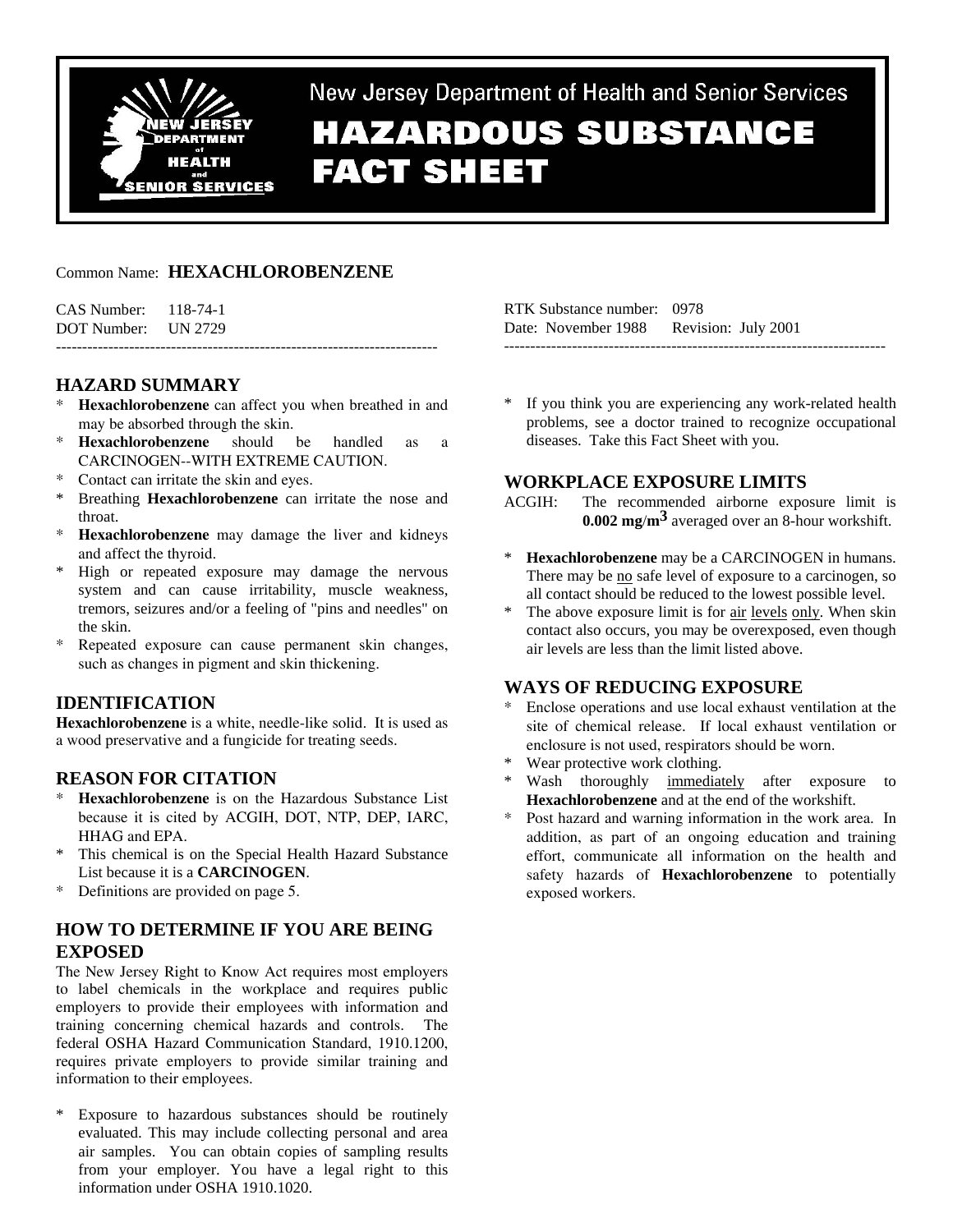# **HEXACHLOROBENZENE** page 2 of 6

This Fact Sheet is a summary source of information of all potential and most severe health hazards that may result from exposure. Duration of exposure, concentration of the substance and other factors will affect your susceptibility to any of the potential effects described below.

---------------------------------------------------------------------------

# **HEALTH HAZARD INFORMATION**

## **Acute Health Effects**

The following acute (short-term) health effects may occur immediately or shortly after exposure to **Hexachlorobenzene**:

- \* Contact can irritate the skin and eyes.<br>\* Presthing Haveshlanghangene can
- \* Breathing **Hexachlorobenzene** can irritate the nose and throat.

## **Chronic Health Effects**

The following chronic (long-term) health effects can occur at some time after exposure to **Hexachlorobenzene** and can last for months or years:

## **Cancer Hazard**

- \* **Hexachlorobenzene** may be a CARCINOGEN in humans since it has been shown to cause liver and thyroid gland cancers in animals.
- \* Many scientists believe there is no safe level of exposure to a carcinogen.

## **Reproductive Hazard**

\* **Hexachlorobenzene** may damage the developing fetus.

## **Other Long-Term Effects**

- \* **Hexachlorobenzene** may damage the liver and kidneys and affect the thyroid.
- \* High or repeated exposure may damage the nervous system and can cause irritability, difficulty with walking and coordination, muscle weakness, tremors, seizures and/or a feeling of "pins and needles" on the skin.
- \* Repeated exposure can cause permanent skin changes, such as changes in pigment, skin thickening, easy wrinkling, skin scarring, fragile skin, and increased hair growth.

## **MEDICAL**

## **Medical Testing**

If symptoms develop or overexposure is suspected, the following are recommended:

- \* Liver and kidney function tests.
- Thyroid function tests.
- \* Exam of the nervous system.

Any evaluation should include a careful history of past and present symptoms with an exam. Medical tests that look for damage already done are not a substitute for controlling exposure.

Request copies of your medical testing. You have a legal right to this information under OSHA 1910.1020.

#### **Mixed Exposures**

\* *Iron* as a dietary supplement could increase liver damage caused by **Hexachlorobenzene**. Consult your physician before taking *Iron* supplements.

#### **Conditions Made Worse By Exposure**

Sunlight will worsen the effects of **Hexachlorobenzene** on your skin.

## **WORKPLACE CONTROLS AND PRACTICES**

Unless a less toxic chemical can be substituted for a hazardous substance, **ENGINEERING CONTROLS** are the most effective way of reducing exposure. The best protection is to enclose operations and/or provide local exhaust ventilation at the site of chemical release. Isolating operations can also reduce exposure. Using respirators or protective equipment is less effective than the controls mentioned above, but is sometimes necessary.

In evaluating the controls present in your workplace, consider: (1) how hazardous the substance is, (2) how much of the substance is released into the workplace and (3) whether harmful skin or eye contact could occur. Special controls should be in place for highly toxic chemicals or when significant skin, eye, or breathing exposures are possible.

In addition, the following control is recommended:

\* Where possible, automatically transfer **Hexachlorobenzene** from drums or other storage containers to process containers.

Good **WORK PRACTICES** can help to reduce hazardous exposures. The following work practices are recommended:

- \* Workers whose clothing has been contaminated by **Hexachlorobenzene** should change into clean clothing promptly.
- \* Do not take contaminated work clothes home. Family members could be exposed.
- Contaminated work clothes should be laundered by individuals who have been informed of the hazards of exposure to **Hexachlorobenzene**.
- Eye wash fountains should be provided in the immediate work area for emergency use.
- \* If there is the possibility of skin exposure, emergency shower facilities should be provided.
- \* On skin contact with **Hexachlorobenzene**, immediately wash or shower to remove the chemical. At the end of the workshift, wash any areas of the body that may have contacted **Hexachlorobenzene**, whether or not known skin contact has occurred.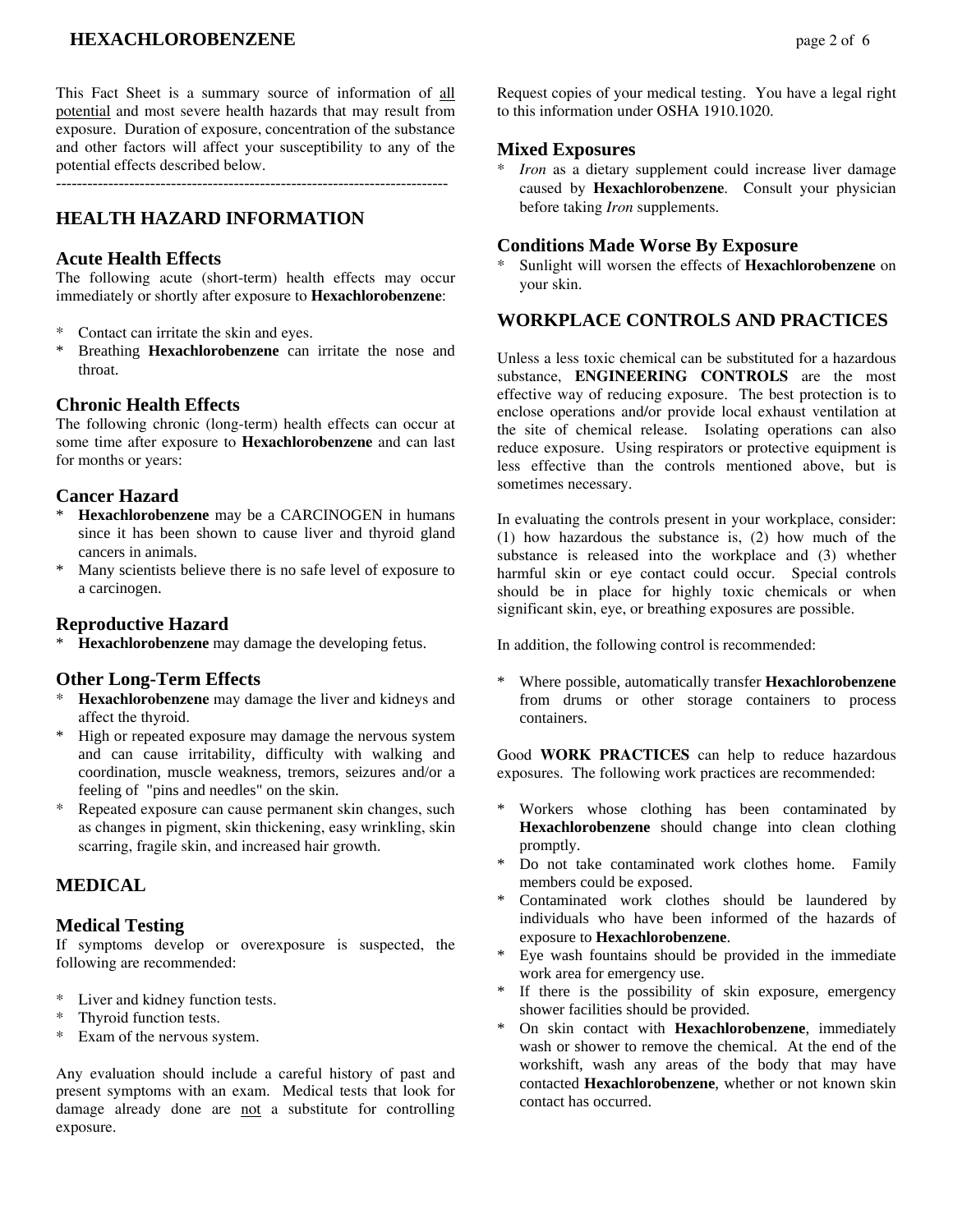## **HEXACHLOROBENZENE** page 3 of 6

- \* Do not eat, smoke, or drink where **Hexachlorobenzene** is handled, processed, or stored, since the chemical can be swallowed. Wash hands carefully before eating, drinking, smoking, or using the toilet.
- \* Use a vacuum or a wet method to reduce dust during cleanup. DO NOT DRY SWEEP.

## **PERSONAL PROTECTIVE EQUIPMENT**

WORKPLACE CONTROLS ARE BETTER THAN PERSONAL PROTECTIVE EQUIPMENT. However, for some jobs (such as outside work, confined space entry, jobs done only once in a while, or jobs done while workplace controls are being installed), personal protective equipment may be appropriate.

OSHA 1910.132 requires employers to determine the appropriate personal protective equipment for each hazard and to train employees on how and when to use protective equipment.

The following recommendations are only guidelines and may not apply to every situation.

## **Clothing**

- \* Avoid skin contact with **Hexachlorobenzene**. Wear protective gloves and clothing. Safety equipment suppliers/manufacturers can provide recommendations on the most protective glove/clothing material for your operation.
- All protective clothing (suits, gloves, footwear, headgear) should be clean, available each day, and put on before work.

#### **Eye Protection**

- Wear impact resistant eye protection with side shields or goggles.
- Wear a face shield along with goggles when working with corrosive, highly irritating or toxic substances.

#### **Respiratory Protection**

#### **IMPROPER USE OF RESPIRATORS IS DANGEROUS.** Such equipment should only be used if the employer has a written program that takes into account workplace conditions, requirements for worker training, respirator fit testing and medical exams, as described in OSHA 1910.134.

- \* For field applications check with your supervisor and your safety equipment supplier regarding the appropriate respiratory equipment.
- Where the potential exists for exposure over  $0.002$  mg/ $\text{m}^3$ , use a MSHA/NIOSH approved supplied-air respirator with a full facepiece operated in a pressure-demand or other positive-pressure mode. For increased protection use in combination with an auxiliary self-contained breathing apparatus operated in a pressure-demand or other positivepressure mode.

## **QUESTIONS AND ANSWERS**

- Q: If I have acute health effects, will I later get chronic health effects?
- A: Not always. Most chronic (long-term) effects result from repeated exposures to a chemical.
- Q: Can I get long-term effects without ever having shortterm effects?
- A: Yes, because long-term effects can occur from repeated exposures to a chemical at levels not high enough to make you immediately sick.
- Q: What are my chances of getting sick when I have been exposed to chemicals?
- A: The likelihood of becoming sick from chemicals is increased as the amount of exposure increases. This is determined by the length of time and the amount of material to which someone is exposed.
- Q: When are higher exposures more likely?
- A: Conditions which increase risk of exposure include dust releasing operations (grinding, mixing, blasting, dumping, etc.), other physical and mechanical processes (heating, pouring, spraying, spills and evaporation from large surface areas such as open containers), and "confined space" exposures (working inside vats, reactors, boilers, small rooms, etc.).
- Q: Is the risk of getting sick higher for workers than for community residents?
- A: Yes. Exposures in the community, except possibly in cases of fires or spills, are usually much lower than those found in the workplace. However, people in the community may be exposed to contaminated water as well as to chemicals in the air over long periods. This may be a problem for children or people who are already ill.
- Q: Don't all chemicals cause cancer?
- A: No. Most chemicals tested by scientists are not cancercausing.
- Q: Should I be concerned if a chemical causes cancer in animals?
- A: Yes. Most scientists agree that a chemical that causes cancer in animals should be treated as a suspected human carcinogen unless proven otherwise.
- Q: But don't they test animals using much higher levels of a chemical than people usually are exposed to?
- A: Yes. That's so effects can be seen more clearly using fewer animals. But high doses alone don't cause cancer unless it's a cancer agent. In fact, a chemical that causes cancer in animals at high doses could cause cancer in humans exposed to low doses.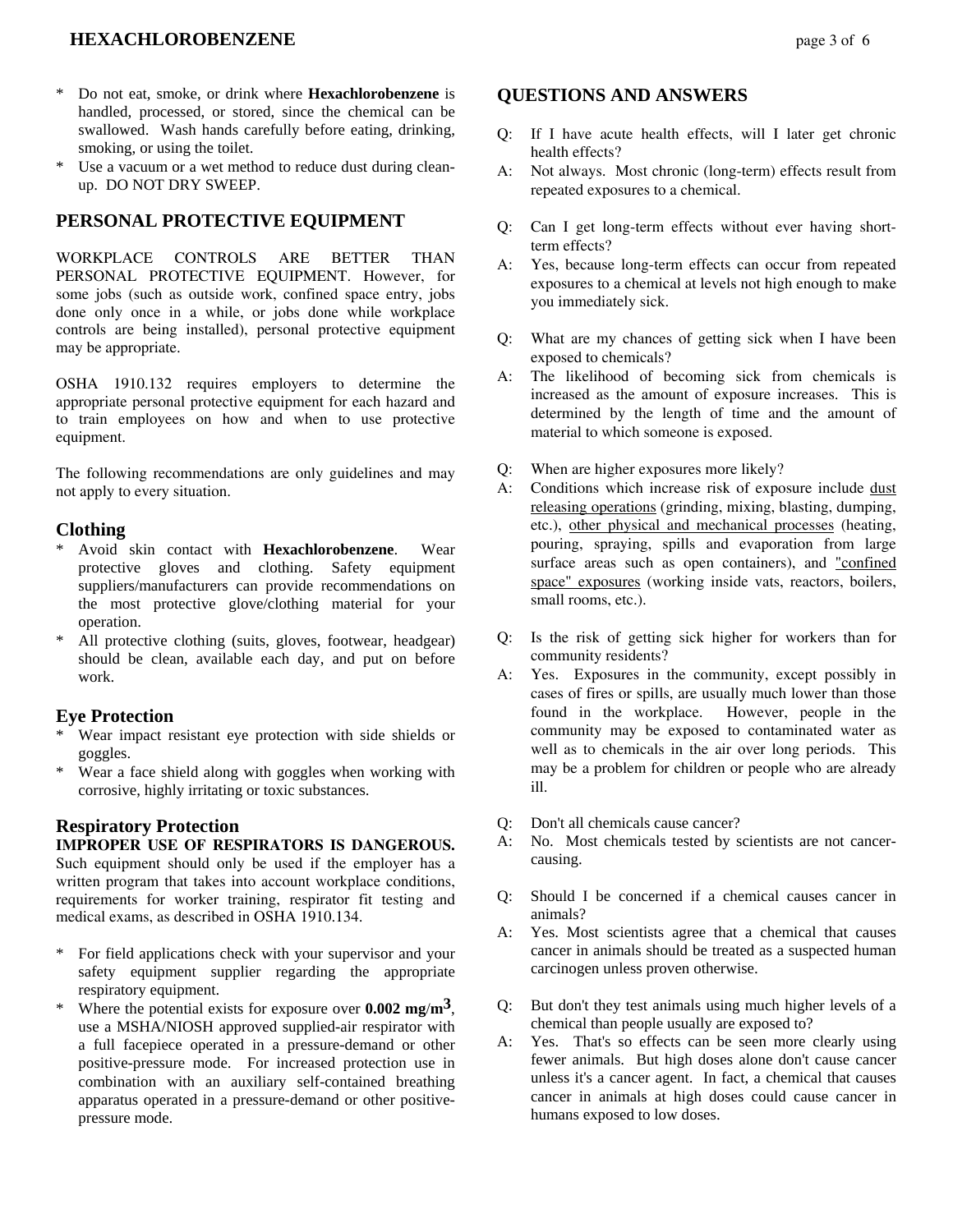## **HEXACHLOROBENZENE** page 4 of 6

- Q: Can men as well as women be affected by chemicals that cause reproductive system damage?
- A: Yes. Some chemicals reduce potency or fertility in both men and women. Some damage sperm and eggs, possibly leading to birth defects.
- Q: Who is at the greatest risk from reproductive hazards?
- A: Pregnant women are at greatest risk from chemicals that harm the developing fetus. However, chemicals may affect the ability to have children, so both men and women of childbearing age are at high risk.

------------------------------------------------------------------------ The following information is available from:

 New Jersey Department of Health and Senior Services Occupational Health Service PO Box 360 Trenton, NJ 08625-0360 (609) 984-1863 (609) 292-5677 (fax)

Web address: http://www.state.nj.us/health/eoh/odisweb/

#### **Industrial Hygiene Information**

Industrial hygienists are available to answer your questions regarding the control of chemical exposures using exhaust ventilation, special work practices, good housekeeping, good hygiene practices, and personal protective equipment including respirators. In addition, they can help to interpret the results of industrial hygiene survey data.

#### **Medical Evaluation**

If you think you are becoming sick because of exposure to chemicals at your workplace, you may call personnel at the Department of Health and Senior Services, Occupational Health Service, who can help you find the information you need.

#### **Public Presentations**

Presentations and educational programs on occupational health or the Right to Know Act can be organized for labor unions, trade associations and other groups.

## **Right to Know Information Resources**

The Right to Know Infoline (609) 984-2202 can answer questions about the identity and potential health effects of chemicals, list of educational materials in occupational health, references used to prepare the Fact Sheets, preparation of the Right to Know Survey, education and training programs, labeling requirements, and general information regarding the Right to Know Act. Violations of the law should be reported to (609) 984-2202.

------------------------------------------------------------------------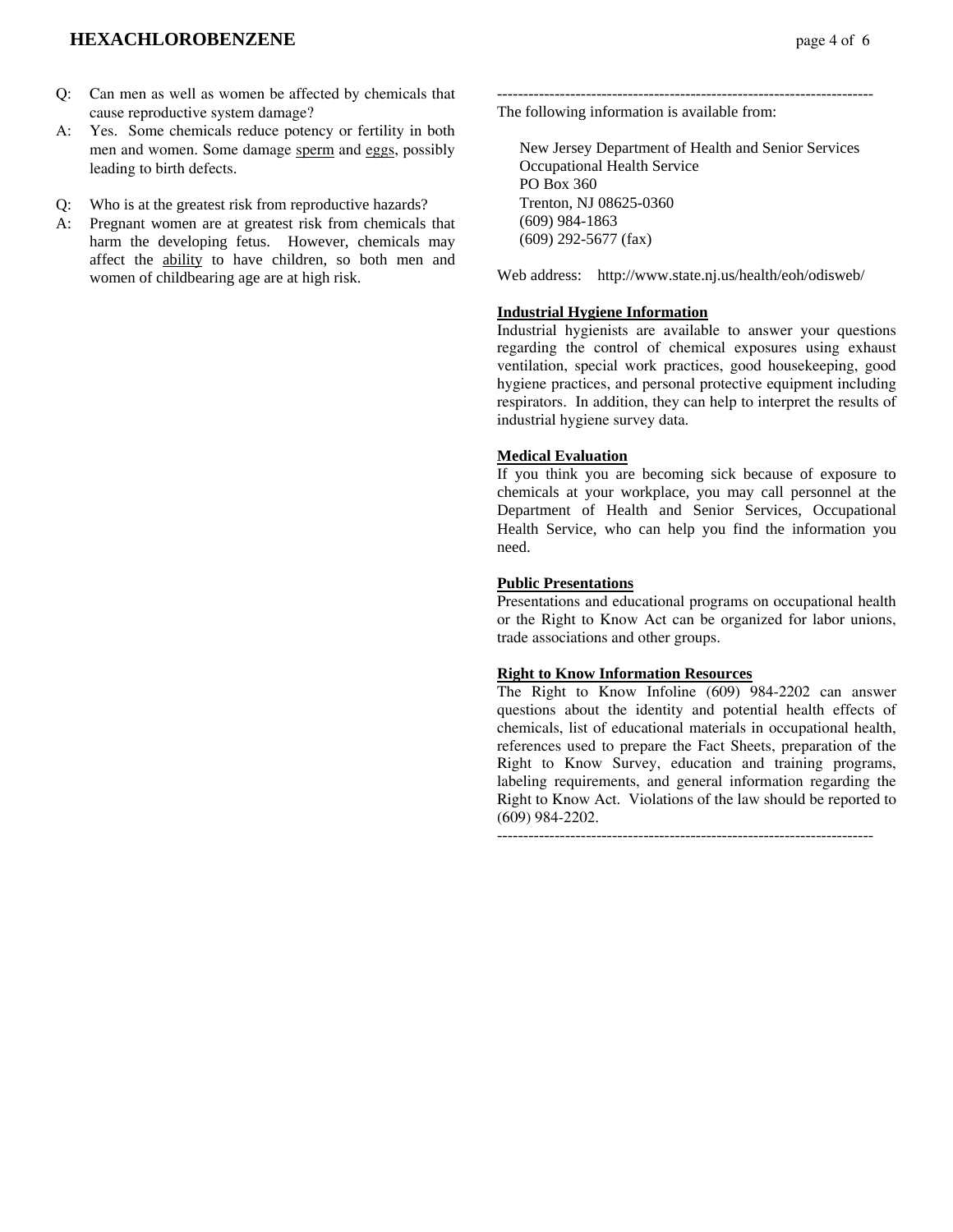## **HEXACHLOROBENZENE** page 5 of 6

#### **DEFINITIONS**

**ACGIH** is the American Conference of Governmental Industrial Hygienists. It recommends upper limits (called TLVs) for exposure to workplace chemicals.

A **carcinogen** is a substance that causes cancer.

The **CAS number** is assigned by the Chemical Abstracts Service to identify a specific chemical.

A **combustible** substance is a solid, liquid or gas that will burn.

A **corrosive** substance is a gas, liquid or solid that causes irreversible damage to human tissue or containers.

**DEP** is the New Jersey Department of Environmental **Protection** 

**DOT** is the Department of Transportation, the federal agency that regulates the transportation of chemicals.

**EPA** is the Environmental Protection Agency, the federal agency responsible for regulating environmental hazards.

A **fetus** is an unborn human or animal.

A **flammable** substance is a solid, liquid, vapor or gas that will ignite easily and burn rapidly.

The **flash point** is the temperature at which a liquid or solid gives off vapor that can form a flammable mixture with air.

**HHAG** is the Human Health Assessment Group of the federal EPA.

**IARC** is the International Agency for Research on Cancer, a scientific group that classifies chemicals according to their cancer-causing potential.

A **miscible** substance is a liquid or gas that will evenly dissolve in another.

**mg/m3** means milligrams of a chemical in a cubic meter of air. It is a measure of concentration (weight/volume).

**MSHA** is the Mine Safety and Health Administration, the federal agency that regulates mining. It also evaluates and approves respirators.

A **mutagen** is a substance that causes mutations. A **mutation** is a change in the genetic material in a body cell. Mutations can lead to birth defects, miscarriages, or cancer.

**NAERG** is the North American Emergency Response Guidebook. It was jointly developed by Transport Canada, the United States Department of Transportation and the Secretariat of Communications and Transportation of Mexico. It is a guide for first responders to quickly identify the specific or generic hazards of material involved in a transportation incident, and to protect themselves and the general public during the initial response phase of the incident.

**NCI** is the National Cancer Institute, a federal agency that determines the cancer-causing potential of chemicals.

**NFPA** is the National Fire Protection Association. It classifies substances according to their fire and explosion hazard.

**NIOSH** is the National Institute for Occupational Safety and Health. It tests equipment, evaluates and approves respirators, conducts studies of workplace hazards, and proposes standards to OSHA.

**NTP** is the National Toxicology Program which tests chemicals and reviews evidence for cancer.

**OSHA** is the Occupational Safety and Health Administration, which adopts and enforces health and safety standards.

**PEOSHA** is the Public Employees Occupational Safety and Health Act, a state law which sets PELs for New Jersey public employees.

**PIH** is a DOT designation for chemicals which are Poison Inhalation Hazards.

**ppm** means parts of a substance per million parts of air. It is a measure of concentration by volume in air.

A **reactive** substance is a solid, liquid or gas that releases energy under certain conditions.

A **teratogen** is a substance that causes birth defects by damaging the fetus.

**TLV** is the Threshold Limit Value, the workplace exposure limit recommended by ACGIH.

The **vapor pressure** is a measure of how readily a liquid or a solid mixes with air at its surface. A higher vapor pressure indicates a higher concentration of the substance in air and therefore increases the likelihood of breathing it in.